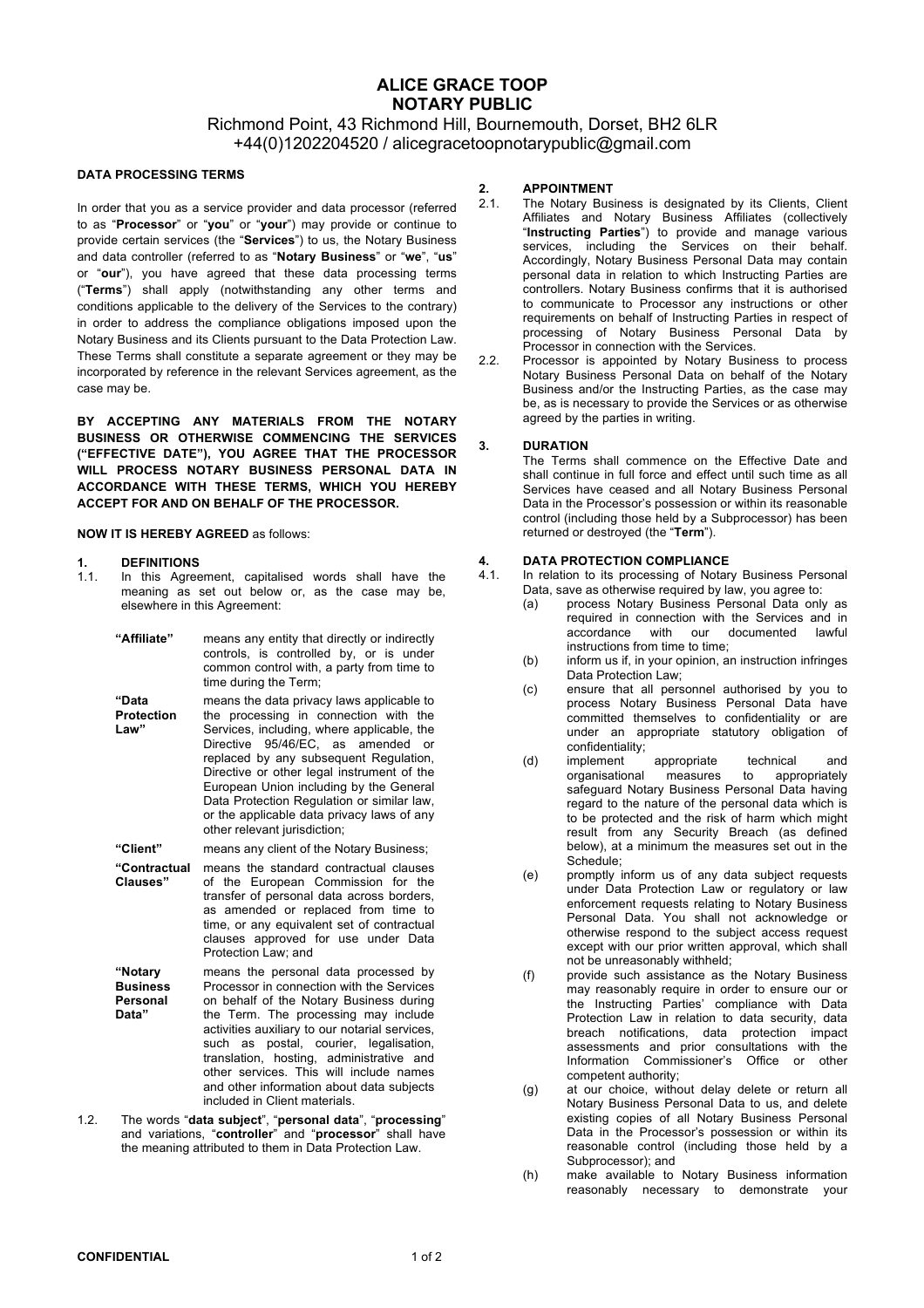### Richmond Point, 43 Richmond Hill, Bournemouth, Dorset, BH2 6LR +44(0)1202204520 / alicegracetoopnotarypublic@gmail.com

compliance with these Terms and allow for, and contribute to, audits and inspections carried out by Notary Business.

# **5. SUBPROCESSORS**

- 5.1. Processor will sub-contract, outsource, assign, novate or otherwise transfer obligations under these Terms or engage any subcontractors involved in the processing of Notary Business Personal Data (each a "**Subprocessor**") only with Notary Business's prior written consent and subject to clause 5.2.
- 5.2. When engaging a Subprocessor, Processor will:
	- (a) carry out reasonable due diligence;
	- (b) enter into a contract on terms, as far as practicable, same as those in these Terms, and which may include Contractual Clauses to provide adequate safeguards with respect to the processing of Notary Business Personal Data; and
	- (c) inform us of any intended changes concerning the addition or replacement of a Subprocessor from time to time. If we object to any such change on reasonable grounds, then acting in good faith the parties will work together to resolve such objection.

#### **6. SECURITY INCIDENTS**

- 6.1. "**Security Breach**" means a breach of security leading to the accidental or unlawful destruction, loss, alteration, unauthorised disclosure of, or access to, Notary Business Personal Data transmitted, stored or otherwise processed.
- 6.2. Processor will notify the Notary Business without undue delay if Processor aware of any Security Breach.
- 6.3. Processor will investigate the Security Breach and take reasonable action to identify, prevent and mitigate the effects of the Security Breach. Processor will take such further action as we may reasonably request in order to comply with Data Protection Law.
- 6.4. Processor may not release or publish any filing, communication, notice, press release, or report concerning any Security Breach ("**Notices**") without our prior written approval; such approval shall not be unreasonably withheld.

# **7. INTERNATIONAL DATA TRANSFERS**

- Processor will ensure that no Notary Business Personal Data are transferred out of either:
	- (a) the European Economic Area; or<br>(b) any other territory in which
	- any other territory in which restrictions are imposed on the transfer of Notary Business Personal Data across borders under Data Protection Laws,

without the prior written consent of Notary Business and subject to clause 7.2.

7.2. Notary Business will ensure that Contractual Clauses or other applicable transfer mechanism, such as EU-US Privacy Shield Framework in relation to EU-US transfers, is in place to ensure adequate level of data protection.

#### **8. INDEMNITY**

Notwithstanding any provisions of the relevant Services agreement to the contrary, Processor shall and hereby agrees to indemnify Notary Business and Instructing Parties and their officers, employees, agents and subcontractors (each an "**Indemnified Party**") from and against any claims, losses, demands, actions, liabilities, fines, penalties, reasonable expenses, damages and settlement amounts (including reasonable legal fees and costs) incurred by any Indemnified Party as a result of any gross negligence or wilful breach by Processor of these Terms.

#### **9. MISCELLANEOUS**

- 9.1. Clause and other headings in these Terms are for convenience only and shall not affect the meaning or interpretation of these Terms.
- 9.2. To the extent of any conflict, these Terms shall prevail over any Services agreement or other agreement.
- 9.3. Nothing in these Terms will exclude or limit the liability of either party which cannot be limited or excluded by applicable law. Subject to the foregoing sentence, (i) these Terms, including any appendices, constitutes the entire agreement between the parties pertaining to the subject matter hereof and supersedes all prior agreements, understandings, negotiations and discussions of the parties relating to its subject matter; and (ii) in relation to the subiect matter of these Terms neither party has relied on, and neither party will have any right or remedy based on, any statement, representation or warranty, whether made negligently or innocently, except those expressly set out in these Terms.
- 9.4. Processor shall agree any amendment to these Terms that may be required from time to time for us and Instructing Parties to comply with any amended Data Protection Laws.
- 9.5. All notices of termination or breach must be in English, in writing and addressed to the other party's primary contact person or legal department. Notice will be treated as given on receipt, as verified by a valid receipt or electronic log. Postal notices will be deemed received 48 hours from the date of posting by recorded delivery or registered post.
- 9.6. Subject to clause 9.3, the Notaries Society is not a party to these Terms and it shall have no liability whatsoever.
- 9.7. The provisions of these Terms are severable. If any phrase, clause or provision is invalid or unenforceable in .<br>whole or in part, such invalidity or unenforceability shall affect only such phrase, clause or provision, and the rest of these Terms shall remain in full force and effect.
- 9.8. These Terms are governed by English law and the parties submit to the exclusive jurisdiction of the English courts in relation to any dispute (contractual or non-contractual) concerning these Terms save that either party may apply to any court for an injunction or other relief to protect its property or confidential information.

#### **SCHEDULE: Security measures**

Processor shall put in place the following measures, as applicable. Minimum technical measures

- Firewalls which are properly configured and using the latest software;
- user access control management:
- unique passwords of sufficient complexity and regular expiry on all devices;
- secure configuration on all devices;
- regular software updates, if appropriate, by using patch management software;
- timely decommissioning and secure wiping (that renders data unrecoverable) of old software and hardware;
- real-time protection anti-virus, anti-malware and anti-spyware software;
- https:
- encryption of all portable devices ensuring appropriate protection of the key;
- encryption of personal data in transit by using suitable encryption solutions;
- multi-factor authentication for remote access;
- WPA-TKIP secured WiFi access;
- delinquent web filtering and other appropriate internet access restrictions;